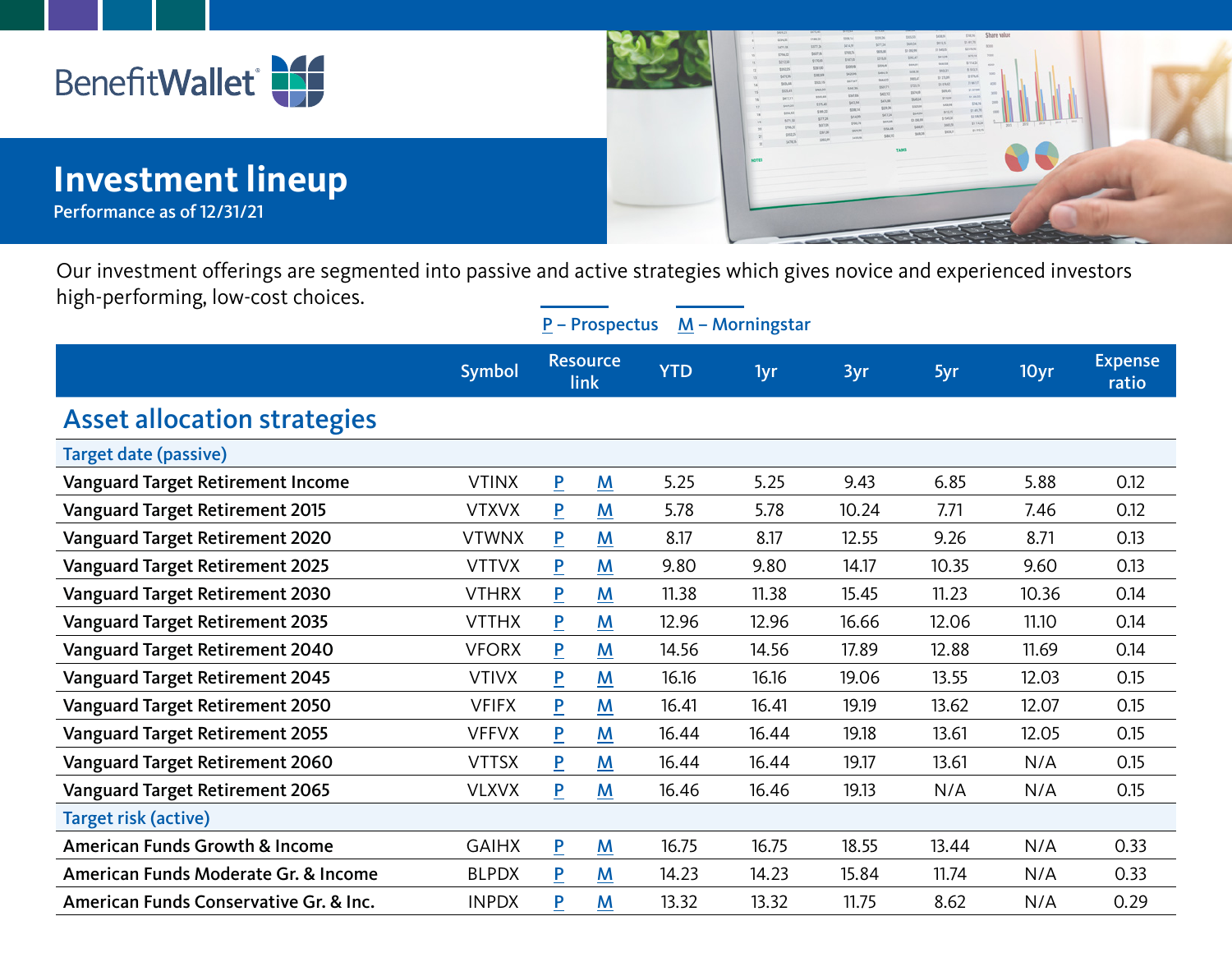

## **Investment lineup**

Performance as of 12/31/21

| $M -$ Morningstar<br>$P -$ Prospectus       |               |                         |                          |            |        |       |       |       |                         |  |
|---------------------------------------------|---------------|-------------------------|--------------------------|------------|--------|-------|-------|-------|-------------------------|--|
|                                             | <b>Symbol</b> | <b>Resource</b><br>link |                          | <b>YTD</b> | 1yr    | 3yr   | 5yr   | 10yr  | <b>Expense</b><br>ratio |  |
| <b>Passive investment strategies</b>        |               |                         |                          |            |        |       |       |       |                         |  |
| Large cap                                   |               |                         |                          |            |        |       |       |       |                         |  |
| <b>Vanguard Total Stock Market Index</b>    | <b>VITSX</b>  | P                       | M                        | 25.73      | 25.73  | 25.78 | 17.99 | 16.30 | 0.03                    |  |
| Mid cap                                     |               |                         |                          |            |        |       |       |       |                         |  |
| Vanguard Mid Cap Index                      | <b>VIMAX</b>  | $\overline{P}$          | M                        | 24.51      | 24.51  | 24.48 | 15.86 | 15.12 | 0.05                    |  |
| <b>Small cap</b>                            |               |                         |                          |            |        |       |       |       |                         |  |
| <b>Vanguard Small Cap Index</b>             | <b>VSMAX</b>  | $\overline{P}$          | M                        | 17.73      | 17.73  | 21.33 | 13.49 | 14.16 | 0.05                    |  |
| <b>International</b>                        |               |                         |                          |            |        |       |       |       |                         |  |
| Vanguard Total International Stock Index    | <b>VTIAX</b>  | $\overline{P}$          | $\underline{\mathbf{M}}$ | 8.62       | 8.62   | 13.67 | 9.90  | 7.68  | 0.11                    |  |
| <b>Fixed income</b>                         |               |                         |                          |            |        |       |       |       |                         |  |
| Vanguard Total Bond Market Index            | <b>VBTLX</b>  | P                       | $\underline{\mathsf{M}}$ | (1.58)     | (0.92) | 5.41  | 2.93  | 2.96  | 0.05                    |  |
| <b>Active investment strategies</b>         |               |                         |                          |            |        |       |       |       |                         |  |
| Large cap                                   |               |                         |                          |            |        |       |       |       |                         |  |
| T. Rowe Price US Large-Cap Core             | <b>RCLIX</b>  | P                       | M                        | 25.69      | 25.69  | 23.58 | 17.21 | 15.98 | 0.58                    |  |
| Mid cap                                     |               |                         |                          |            |        |       |       |       |                         |  |
| <b>Vanguard Strategic Equity</b>            | <b>VSEQX</b>  | $\overline{P}$          | M                        | 30.86      | 30.86  | 22.29 | 12.89 | 15.09 | 0.17                    |  |
| <b>Small cap</b>                            |               |                         |                          |            |        |       |       |       |                         |  |
| <b>Goldman Sachs Small Cap Eq. Insights</b> | <b>GCSIX</b>  | $\overline{P}$          | $M_{\odot}$              | 23.85      | 23.85  | 18.44 | 11.12 | 12.82 | 0.84                    |  |